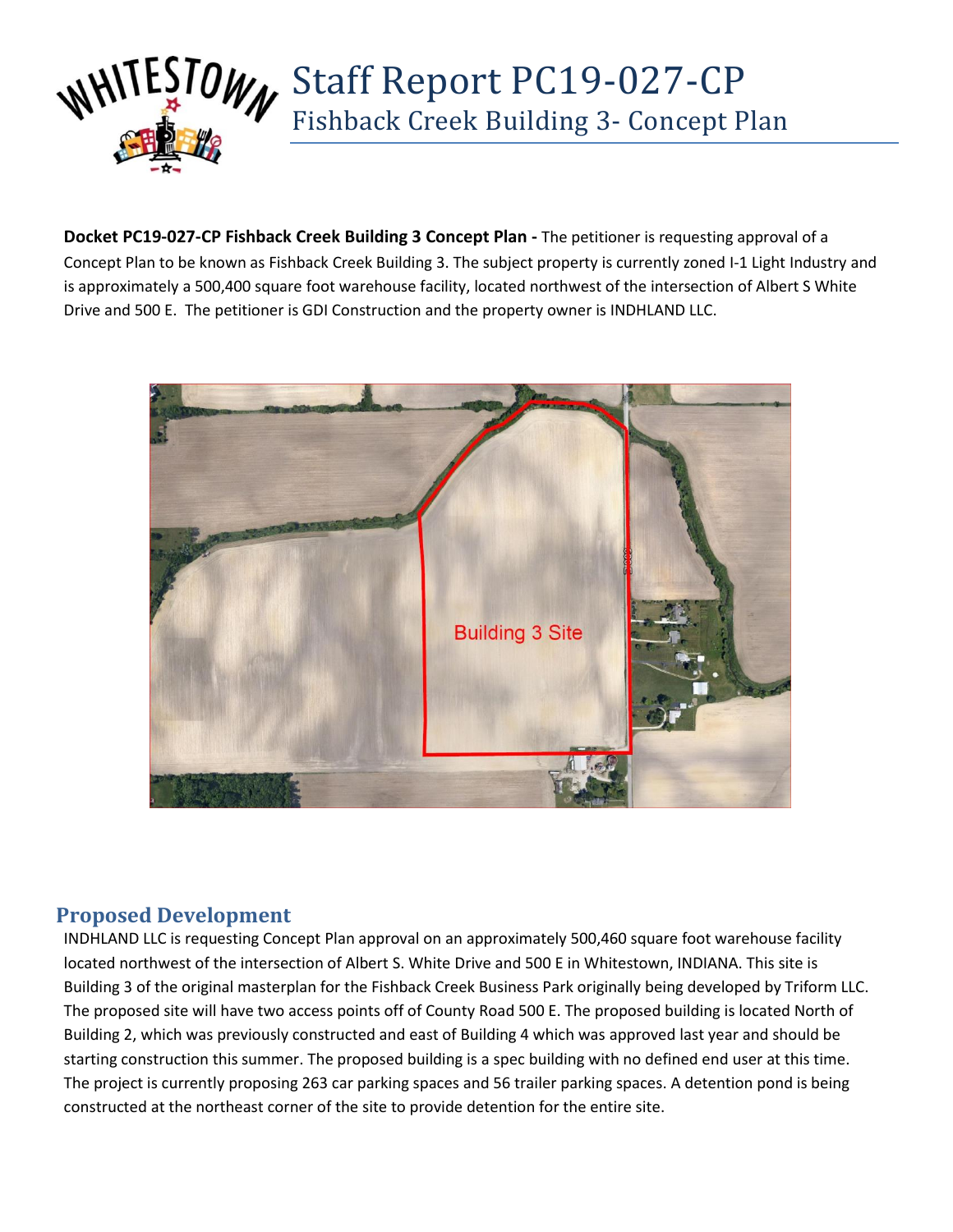#### Proposed site plan is below: